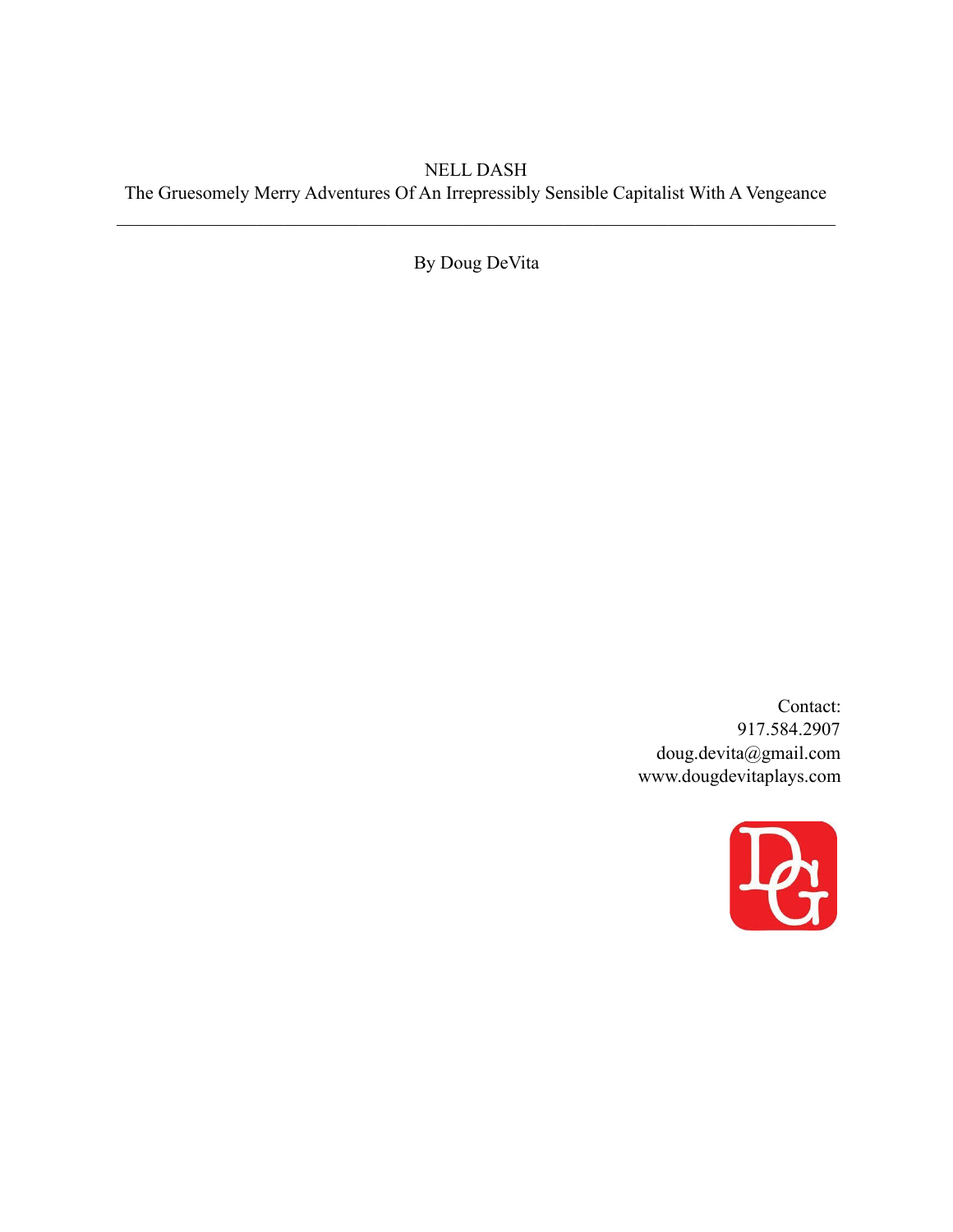| <b>CHARACTER NAME</b>      | <b>BRIEF DESCRIPTION</b>                                       | <b>AGE</b> | <b>GENDER</b>  |
|----------------------------|----------------------------------------------------------------|------------|----------------|
| Nell Dash                  | A cheerful but sensible pie-maker                              | 32         | F              |
| Lady Fanny Dashwood        | A selfish, evil, upper-crusted woman                           | 36         | F              |
| Nance /                    | Nell's younger sister, a prostitute                            | 28         | $\mathbf F$    |
| <b>Estella</b>             | <b>Adopted child of Miss Havisham</b>                          | 23         | $\mathbf F$    |
| Celia Peachum /            | Polly's ambitious, conniving mother                            | 35         | $\overline{F}$ |
| <b>Miss Pross</b> /        | An elderly customer of Nell's                                  | 75         | $\overline{F}$ |
| <b>Wackford Squeers</b>    | A hospital attendant                                           | 30         | M              |
| Dodger /                   | A teenage pickpocket                                           | 15         | M              |
| <b>Edward Ferrars/</b>     | Fanny's gentle younger brother                                 | 33         | M              |
| Mr. Todd /                 | A socially awkward barber                                      | 35         | M              |
| <b>Executioner</b>         | <b>An executioner</b>                                          | 30         | M              |
| Fagin /                    | An elderly leader of thieves                                   | 60         | M              |
| Mr. Brownlow/              | The Dashwood family solicitor                                  | 60         | M              |
| Dr. Grimwig /              | A grumpy doctor                                                | 60         | M              |
| <b>Abel Magwitch</b>       | Another elderly thief                                          | 60         | M              |
|                            | Toby Muzzle (or just Muzzle) / A dim-witted but gentle footman | 39         | M              |
| Miss Aurelia Havisham /    | A recluse                                                      | 65         | $\mathbf{F}$   |
| The Beadle /               | An unctuous minor official                                     | 35         | M              |
| <b>King Stanley V8</b>     | The King of this alternate England                             | 37         | M              |
| Polly Peachum /            | A crafty little girl, very pretty                              | 8          | F              |
| <b>Bill Sikes /</b>        | A notoriously violent thief                                    | 35         | M              |
| <b>Tiger Brown</b> /       | An ambitious but genial policeman                              | 40         | M              |
| Mr. Jaggers                | The Havisham family solicitor                                  | 40         | M              |
| Narrator /                 | A genial narrator                                              | 35         | <b>GN</b>      |
| The Reverend Mr. Collins / | A little priest                                                | 40         | M              |
| <b>Bullseye</b>            | A dog. Can also be a puppet                                    | Dog age M  |                |
|                            | manipulated by the Narrator                                    |            |                |

# **CAST:** 4 Women, 4 Men, 1 Gender Neutral

The actresses playing Nell and Fanny do not cover any other roles; the rest of the cast play multiple roles as indicated above. Diverse and gender neutral casting is encouraged, and while ages are indicated above they are only a guide for the character, not the performer.

**SYNOPSIS:** In an alternate London of 1820 during the joyous reign of King Stanley V8, Elinor and Marianne Wood, the illegitimate daughters of Sir Henry Dashwood and his cook, have become Nell Dash and Nance. Their vile half-sister-in-law Lady Fanny Ferrars Dashwood stops at nothing to keep them from getting a single penny of the annuity they have inherited, whilst at the same time trying to attain the two strands of pearls given the girls when they fled Devonshire, pearls which have mysteriously disappeared and have a strange history of their own.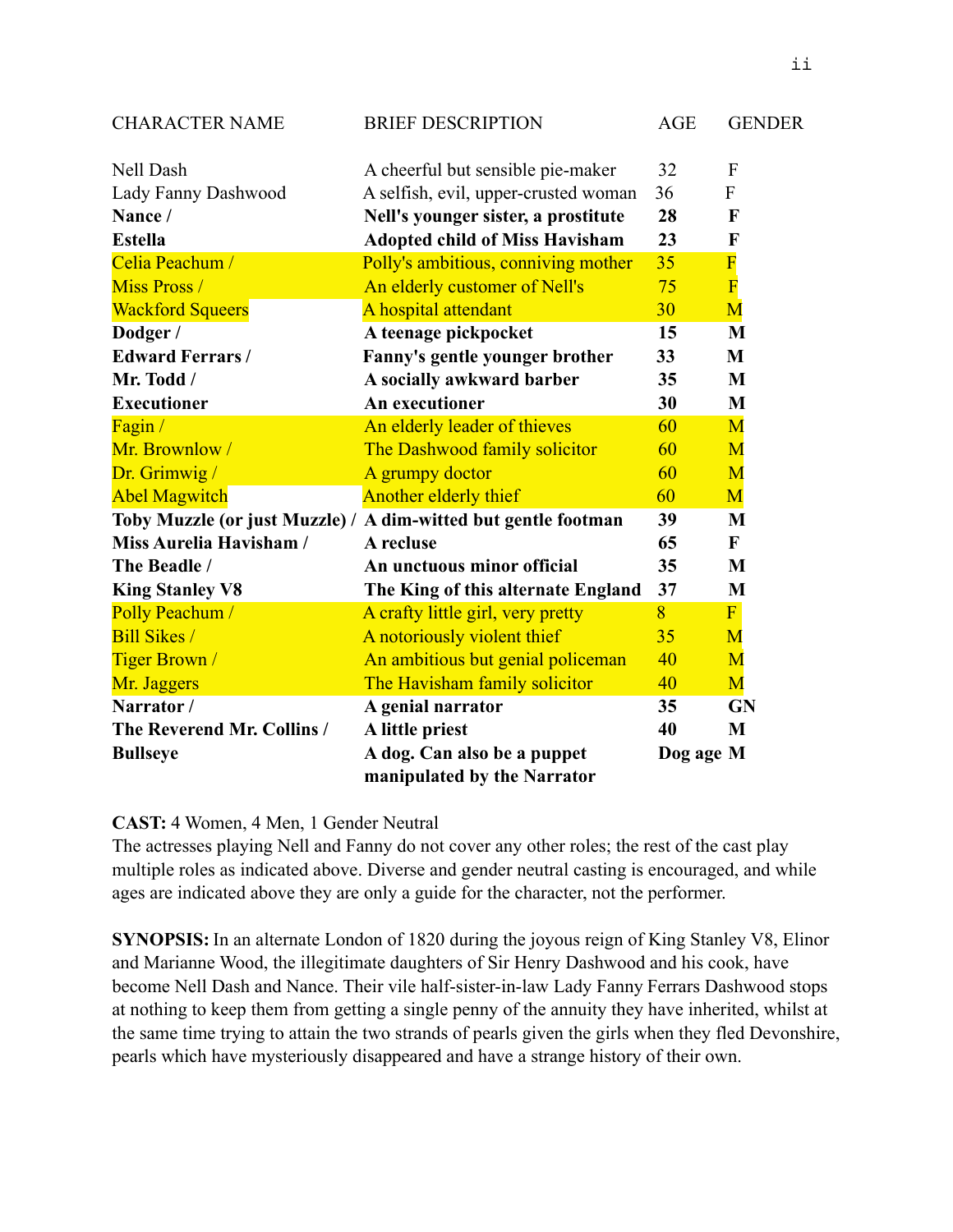A (Gender Neutral) Narrator appears.

# **NARRATOR**

NELL DASH, the Gruesomely MARRATOR<br>
WETY Adventures Of An Intepressibly Sensible Capitulist<br>
With A Vengence, by Doug DeVita. Book One, Chapter One: In which Lady Fanny<br>
Dashwood puts things in incrocoable motion.<br>
The Nar NELL DASH, the Gruesomely Merry Adventures Of An Irrepressibly Sensible Capitalist With A Vengeance, by Doug DeVita. Book One, Chapter One: In which Lady Fanny Dashwood puts things in irrevocable motion.

The Narrator disappears.

A drawing room in Berkeley Square. Lady Fanny Dashwood is sealing an envelope with hot wax. She rings for Muzzle, her footman. He enters.

FANNY

You do know where to deliver this, Muzzle?

**MUZZLE** 

Yes, Lady Dashwood. If you please, mum, / your

FANNY

/ Ma'am, Muzzle. How many times must / I

# MUZZLE

/ Ma'am, your solicitor has been waiting nearly a quarter of an hour now.

## FANNY

Oh, yes. Please send him in as you leave to deliver this most urgent message. Hurry, now, Muzzle. Wait for a reply.

# MUZZLE

Yes, mum Ma'am.

## FANNY

And do not partake of her gin this time, Muzzle.

# **MUZZLE**

No, Ma'am. (He exits. Off:) If you please, sir, her Ladyship will see you now.

He shows Mr. Brownlow into the room, then exits.

# FANNY

Mr. Brownlow, thank you for coming so quickly. You were the first person I contacted after the death of my husband this very morning.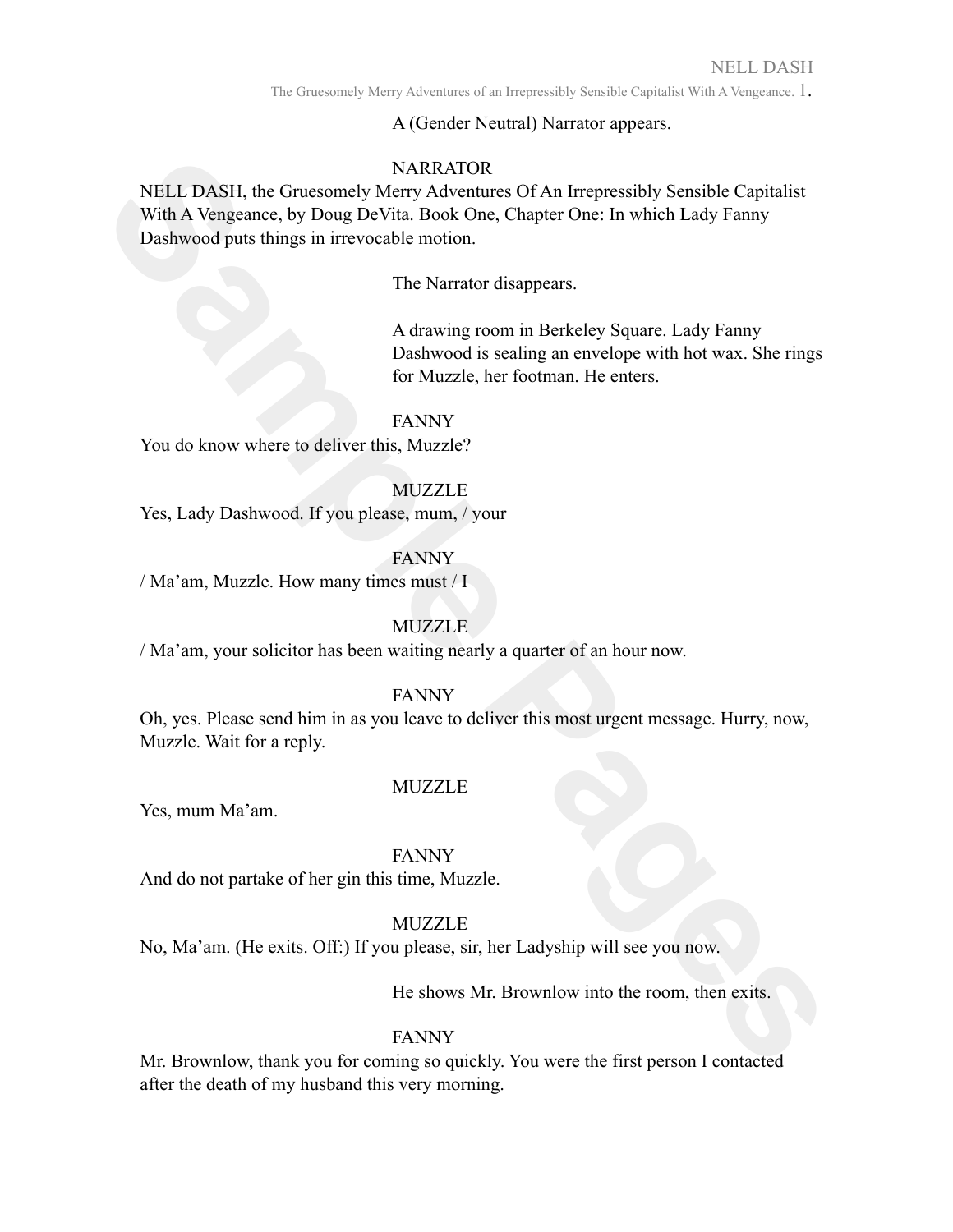The Gruesomely Merry Adventures of an Irrepressibly Sensible Capitalist With A Vengeance. 2.

### MR. BROWNLOW

May I offer my sincere condolences on the / loss

#### FANNY

/ Yes, yes, yes, thank you.

## MR. BROWNLOW

He was not yet 40, was he? So young, compared to his father, the late Sir Henry.

## FANNY

Yes. So sad. You have brought my newly late husband's last will and testament?

## MR. BROWNLOW

Yes, yes, yes of course.

## FANNY

I am to be left everything, then? The estates, the lands, the jewelry, the Dashwood meat packing business, everything will now be in my name?

## MR. BROWNLOW

As you have no male heirs... Well, nearly everything, yes.

## FANNY

Nearly?

## MR. BROWNLOW

FANNY<br>
IN the was not yet ally small contained on the Table<br>
IN THE SAMPY<br>
IN THE WAS NOT AND HE was not yet 40, was he? So young, compared to his father, the late Sir Henry.<br>
Yes, So sad You have brought my newly hate hus The terms of the late Sir John Dashwood's will, may he rest in peace, are quite clear: in the event he were to die childless, and as his legitimate younger sister Mrs. Margaret Ferrars has predeceased him, also childless, he wished to leave an annuity of two thousand, five hundred pounds per annum to each of his sisters, Elinor and Marianne Wood, as his sole remaining blood relations.

#### FANNY

Half-relations, Mr. Brownlow, half-relations. Do remember: their name was Wood, and not *Dash*wood.

## MR. BROWNLOW

Nonetheless, they are his blood relations.

## FANNY

I am quite assured they are dead. Nothing has been heard of them for years.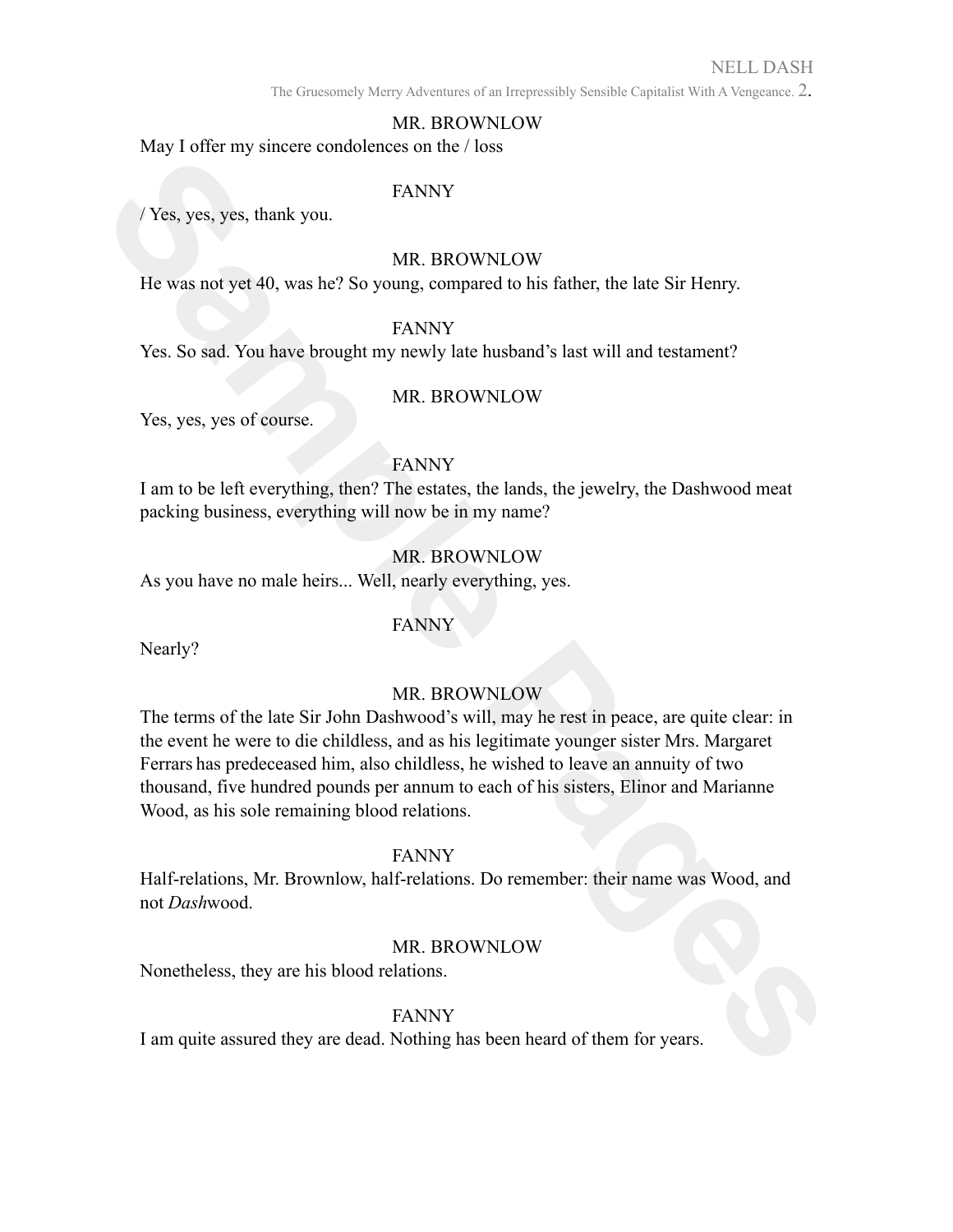The Gruesomely Merry Adventures of an Irrepressibly Sensible Capitalist With A Vengeance. 3.

## MR. BROWNLOW

Quite assured is not completely certain, now is it, Lady Dashwood? Every effort must be made to ascertain whether or not Miss Elinor and Miss Marianne Wood are still living.

### FANNY

They nearly broke their father's heart when they ran away. They are hardly deserving of an enormous annuity of two thousand five hundred pounds a year. Each!

#### MR. BROWNLOW

My dear Lady Dashwood, what are 5,000 pounds a year compared to the 60,000 a year you stand to inherit?

#### FANNY

made to ascertain whether or not Miss Etinor and Miss Marianne Wood are still living.<br>
They nearly broke their father's heart Worth they may away. They are hardly deserving of<br>
They nearly broke their father's heart Worthe 5,000 less than 65,000, Mr. Brownlow. And those ungrateful girls were given two quite expensive strands of pearls by their half-sister Margaret, may she also rest in peace. Those pearls should stand them in good stead. IF they have not succumbed to disease or drink. The last I heard they had become whores.

## MR. BROWNLOW

Nonetheless, these are your newly-late husband's wishes, and as his solicitor, I shall undertake an extensive effort to locate his half-sisters.

## FANNY

An impossible task, as I am sure they are dead or irrevocably missing. And if they are still alive, they will then never die.

#### MR. BROWNLOW

I beg your pardon?

#### FANNY

People live forever when there is an annuity involved. And if those exquisite pearls have not disappeared with them, they will, by all rights, be returned to me, will they not, as the sole surviving member of the Dashwood family?

## MR. BROWNLOW

Unless one or both of them has had a surviving male child, and that child, or children, as it were, be still alive. The terms of Sir John's will are quite clear, and quite incontestable.

#### FANNY

A surviving male child? Or more?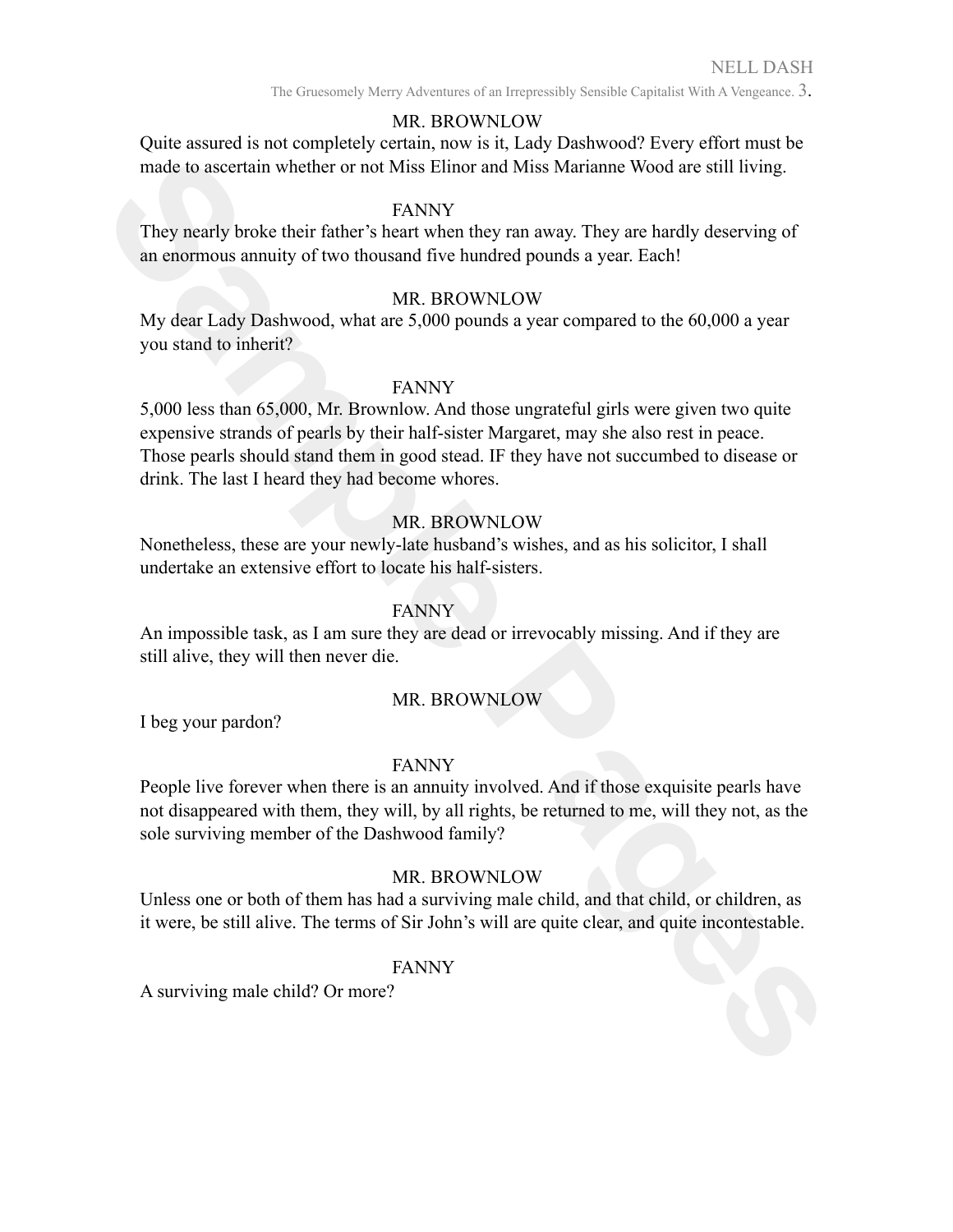The Gruesomely Merry Adventures of an Irrepressibly Sensible Capitalist With A Vengeance. 4.

## MR. BROWNLOW

my beloved nicec Emity, and while my hopes were diathed to find she had, indeed, disd,<br>
Now overloped was 10 ubiseaver she had not died before giving birth to my great-nephew,<br>
a delightful young man recently restored to m It's very possible, Lady Dashwood. I myself had nearly given up hope I would ever find my beloved niece Emily, and while my hopes were dashed to find she had, indeed, died, how overjoyed was I to discover she had not died before giving birth to my great-nephew, a delightful young man recently restored to me.

### FANNY

How wonderful for you, Mr. Brownlow, but not every story has a happy ending. I would hate to be the cause of you wasting your time, which I know is quite a valuable – and expensive – commodity. I am grief-stricken enough by the death of my beloved Sir John.

## MR. BROWNLOW

My expenses are not drawn from the principal sums of your accounts, Lady Dashwood, and as for your grief, well... I leave you to it. Good day, Ma'am.

He exits.

### **FANNY**

A surviving male child? Or more? Good heavens, I had not thought of that. Will there be no end to the hell those two illegitimate harlots are to put me through?

The Narrator appears.

#### NARRATOR

Chapter Two: In which Nell vows her vengeance, and Muzzle partakes of her gin.

#### The Narrator disappears.

Nell's Pie Shop in Fleet Street. Later that morning. Nell, stirring dough with a big wooden spoon. Muzzle enters.

#### MUZZLE

If you please, Ma'am, a note for you. Oops. The wax broke.

## NELL

I see. What's she want now, eh, Muzzle?

#### MUZZLE

I'm quite sure I can't say, Ma'am.

#### NELL

Oh, I'm quite sure you can, Muzzle.

#### **MUZZLE**

Your brother, Sir John Dashwood, has passed away this morning.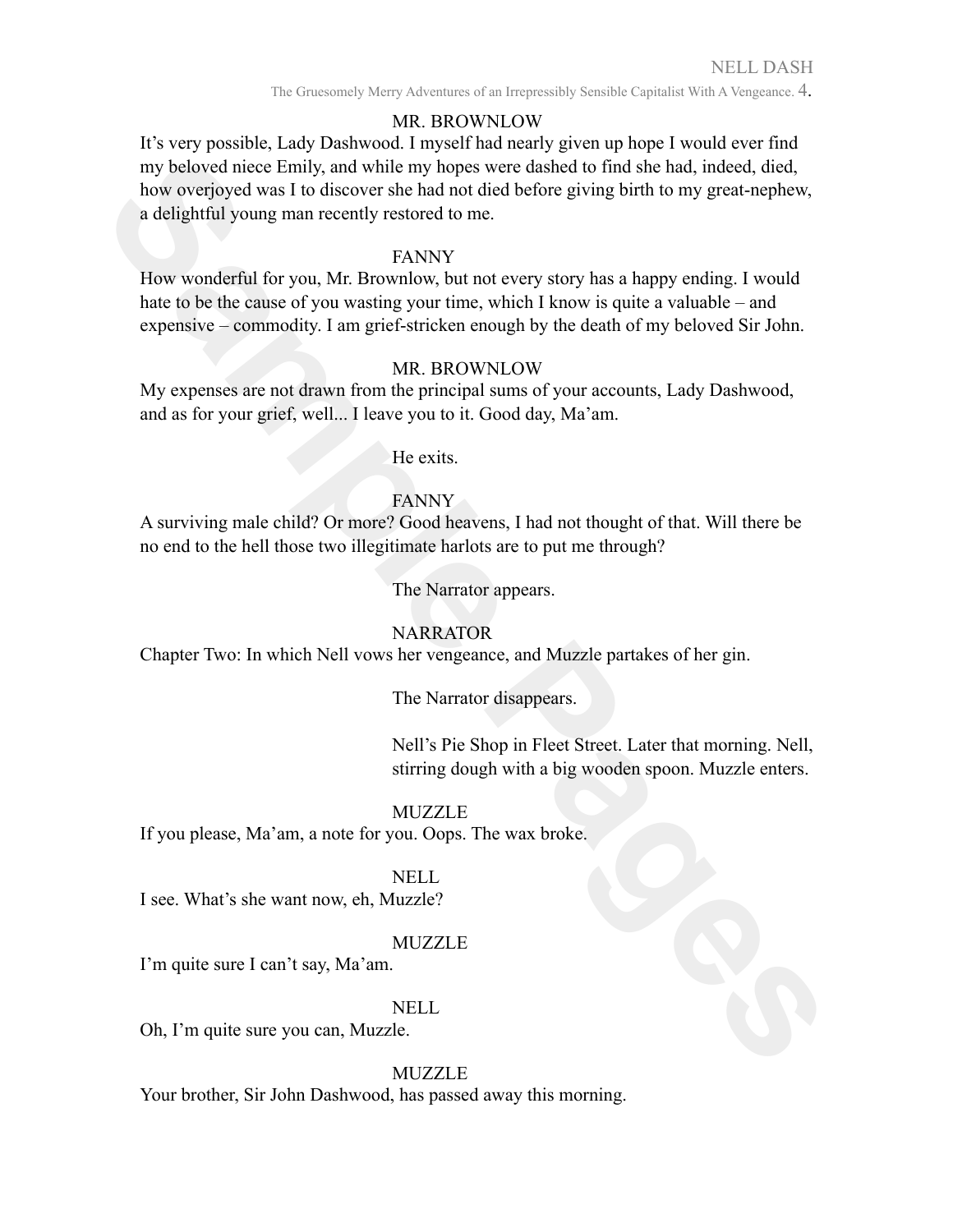The Gruesomely Merry Adventures of an Irrepressibly Sensible Capitalist With A Vengeance. 5.

## NELL

Half-brother, Muzzle. I guess I must go pay my respects to his widow.

## **MUZZLE**

She don't want you comin' round, Ma'am. And she's taking the opportunity, now she figures she's running things, to cut your meat supplies and charge you for 'em.

#### NELL

And they say you can't read well.

#### **MUZZLE**

That's what they say, Ma'am.

## NELL

My own father's meat business she's using against me now? I must say I saw this coming.

### MUZZLE

I'm to wait for a reply, Ma'am.

### NELL

(Quickly scanning the note.) Yes. No. No. And GOD no. Have you got that?

## **MUZZLE**

Yes, Ma'am. Yes. No. No. And GOD no. She won't like that.

#### NELL

(Pouring him some gin.) Here, she won't like this either.

## MUZZLE

Thank you, Ma'am. She's not a very nice woman, is she?

## NELL

You shouldn't be talking about your employer that way, Toby Muzzle, you know that. But... Yes, she is a hard one, ain't she?

#### **MUZZLE**

She don't want you comin' round, Ma<sup>2</sup> ann. And she's taking the opportunity, now she<br>
figures she's running things, to eat your meat supplies and charge you for 'em.<br>
And they say you can't read well.<br>
That's what they sa I'm so afraid now, what with both the Mr. Dashwoods gone, she's going to sack me. I'm not really a very good footman, you know, but Mr. Dashwood, the elder, kept me on after my mother, the housekeeper, passed. He was a kind man, wasn't he?

#### NELL

Yes, he was. My father was a very kind, loving man, with a heart big enough for all God's creatures. I wish I could take you on here, Toby, but times is hard.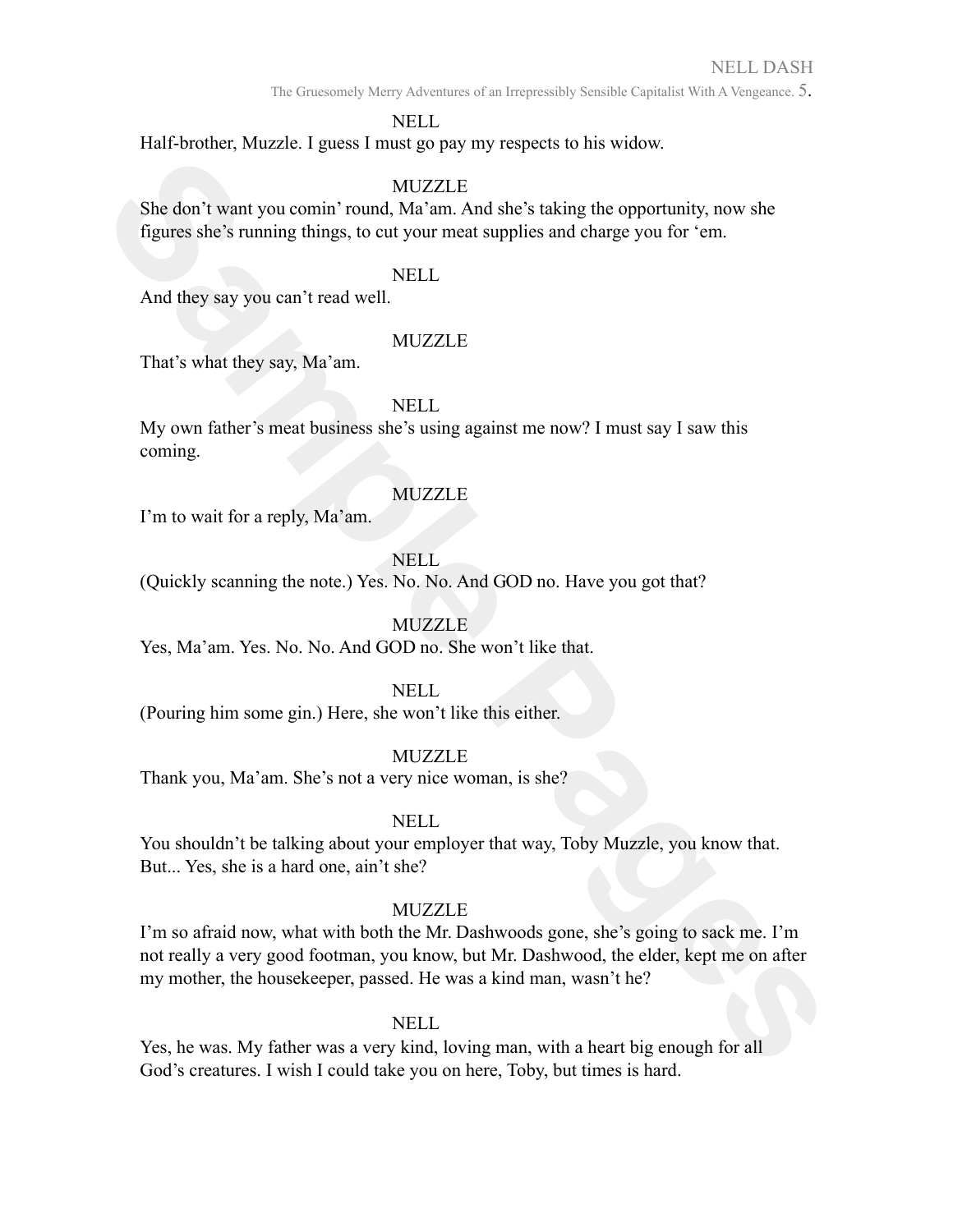The Gruesomely Merry Adventures of an Irrepressibly Sensible Capitalist With A Vengeance. 6.

(Gives him a pie.) You can always count on me for tot of gin and a pie or two, so you'll never go hungry, at least.

## MUZZLE

You're a good Christian woman, Nell Dash, that you are. You and your sister were such sweet affable little things, I always had a soft spot for the two of you, and your mum, too. (He takes a bite of a pie and makes a face.) She was a good cook, your mum. You remember her secret? Stir for an hour, with a big wooden spoon. Makes the dough nice and smooth.

#### NELL

Mum never had to bake 12 dozen pies at a time.

## MUZZLE

She used to let me lick that big wooden spoon. Then she'd hit me with it. I liked her.

### NELL

We were all almost like family below stairs there in Devonshire, now weren't we?

### MUZZLE

Yes, Ma'am.

#### NELL

Now off with you. And remember, you don't know who I really am. Fanny would sack you quicker'n a greased pig at the Devonshire fair if you ever let it slip.

#### MUZZLE

I'll remember, Ma'am. (He goes, muttering to himself.) Yes. No. No. And GOD no. Yes. No. No. And GOD no. Yes. No. No. And GOD no.

> Nell goes back to stirring her dough, a little less cheerfully.

#### NELL.

MITZTLE<br>
You're a good Christian woman. Nell Dash, that you are: You and your sister were such<br>
several fible bings, I shways hul a soft spin for the two of you, and your mum, two<br>
the takes a bite of a pie and makets a fa I must now go tell my sister there are but three blood-related Dashwoods left in this world. (She pours a gin and re-reads the note. She speaks in a more refined accent now.) Fanny Dashwood, you are a piece, aren't you? You can keep my sister Marianne and me from paying respects to our departed half-brother. You can make my beloved Edward, your brother, marry my half-sister Margaret instead of marrying me like he wanted. You can force me to change my name from Wood to Dash. And with my half-brother John now gone, you can even try to charge me for the rotten bits of beef you will "condescend" to sell me from my own late father's business.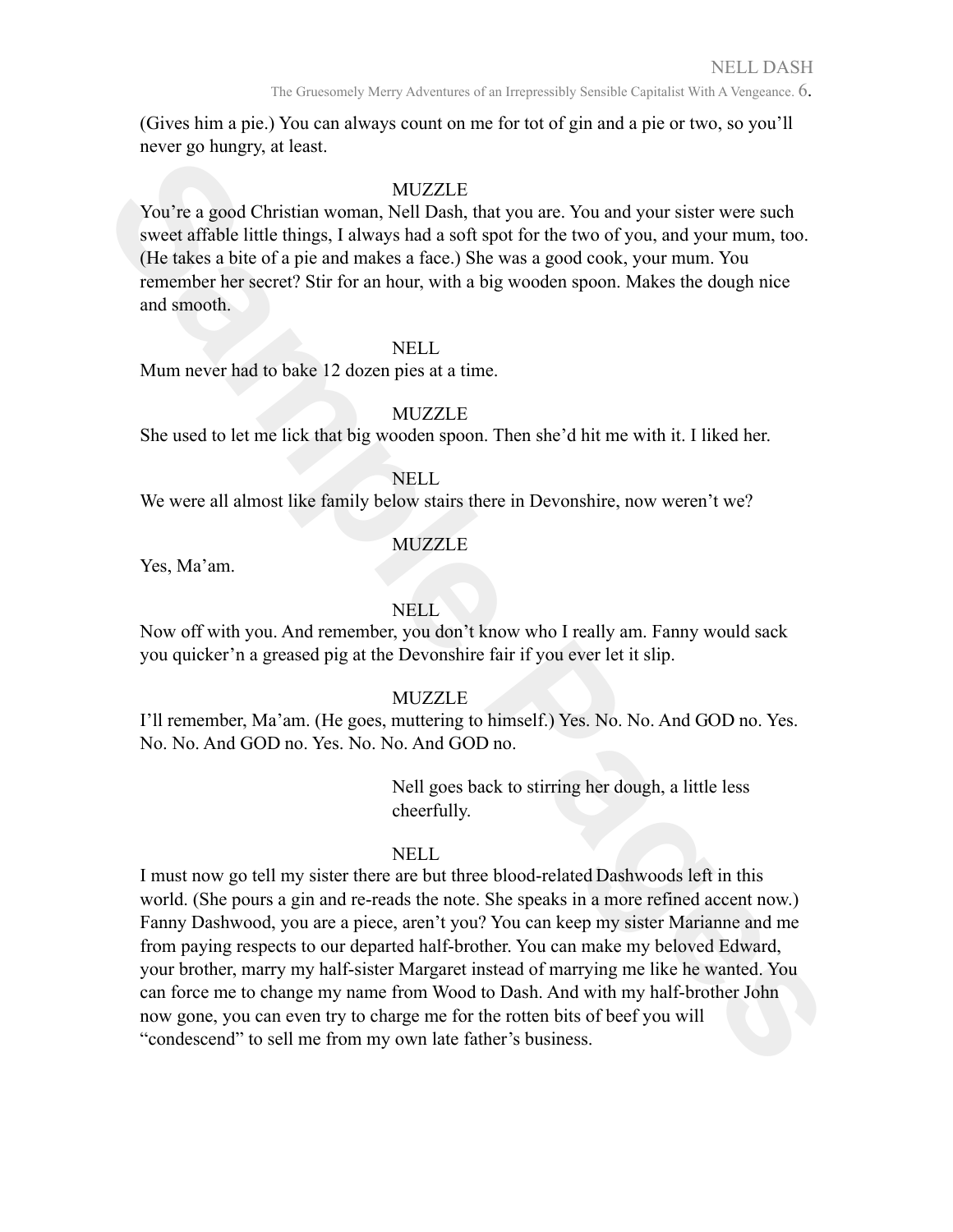The Gruesomely Merry Adventures of an Irrepressibly Sensible Capitalist With A Vengeance. 7.

But as God is my witness, Lady Fanny Ferrars Dashwood, you will never, ever, ever get your greedy little hands on my string of pearls, the only worldly reminder of my past life of quiet half-gentility. But first I must get them back myself.

She leaves as the Narrator appears.

## **NARRATOR**

*Secure 18 and 2003* **Sample Pages** (*Space 28 and 28 and 28 and 28 and 28 and 28 and 28 and 28 and 28 and 28 and 28 and 28 and 28 and 28 and 28 And 28 and 2003 and 2003 and 2003 and 2003 and 2003 and 2003 and 2003 and 200* Chapter Three: In which pleasant conversations between Fagin, Celia Peachum, and The Artful Dodger have far reaching consequences.

The Narrator disappears.

Fagin's lair on Saffron Hill. Shortly after. Fagin, Celia Peachum, and her pretty little daughter, Polly.

# FAGIN

Equal partners, eh?

# CELIA

Equal partners, Fagin. I've been pimpin' your girls and motherin' your brats for fifteen years. It's me due.

# FAGIN

Celia Peachum, dear lady! Time's bein'so hard, the law breathin' down our necks, and you want to take the bread out of our mouths?

## CELIA

What about the bread for me own little Polly over there, what's soon to grow into a fine young lady, worth somethin' to us?

FAGIN

I don't doubt she'll make us both a small fortune, me dear, yes, a small fortune.

# CELIA

That she will. But listen, you old skinflint: 50% now, or you ain't gettin' me Polly later.

# DODGER

(Popping in from a hidden entrance.) Fagin! I got your news!

FAGIN

Not now, Dodger me dear. We're conducting a little business.

# DODGER

Right you are.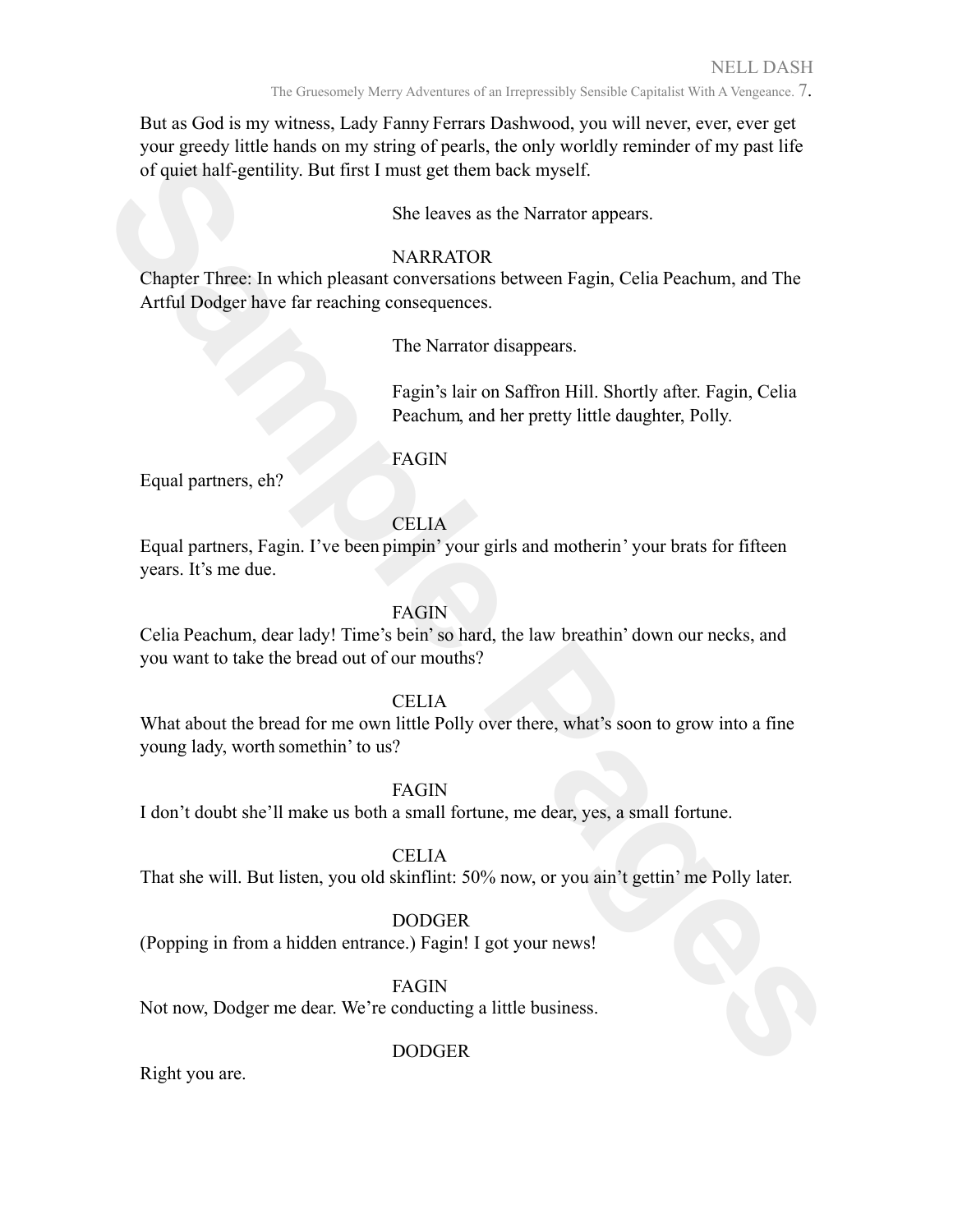The Gruesomely Merry Adventures of an Irrepressibly Sensible Capitalist With A Vengeance. 8.

Dodger lurks in the shadows. Polly stares at him lovingly.

#### CELIA

You heard me, Fagin. You know what I want. Think it over carefully. Very, very carefully.

FAGIN

Standard The King CELIA<br>
Sample The King Hamplet of the transformation of the transformation of the transformation<br>
Factor China is the compute of the standard UV of the standard UV of the UV of the Colly Sage. Always been I'd hate to think it's come to threats after all I've done for you since you were but your little Polly's age. Always been one of my favorites, you have.

### **CELIA**

And after all I've done for you, too. C'mon, Polly, we're goin'. POLLY! Stop your moonin' afore I cuff you one!

> Celia grabs Polly and exits, then motions for Polly to sneak back in. She hides in a corner, watching.

### DODGER

She's your favorite?

FAGIN You're all me favorites, Dodge, you're all me favorites. So? The news?

#### DODGER

Me half-crown?

FAGIN

You'd take the bread out of our mouths?

DODGER

That's a laugh. C'mon, Fagin, me half-crown.

#### FAGIN

Turn around.

He does. Fagin goes to a dark corner, takes out a chest and removes a coin. He puts the chest back, slaps Dodger's butt, and hands him the coin.

#### DODGER

The kid is with the old gentleman.

#### FAGIN

The one you pinched the tenner from?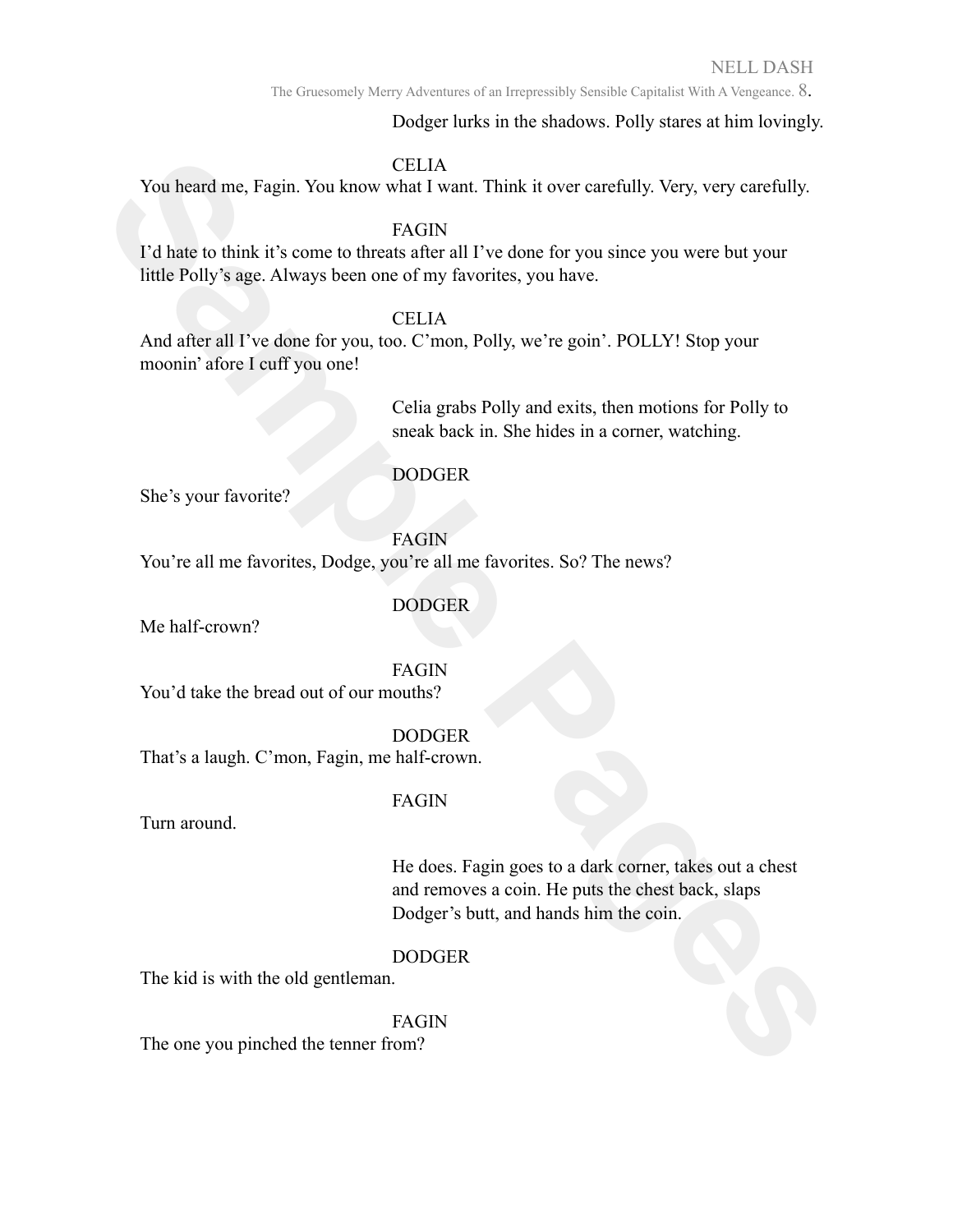The Gruesomely Merry Adventures of an Irrepressibly Sensible Capitalist With A Vengeance. 9.

## DODGER

He's his grand-dad, or uncle, or something like that.

#### FAGIN

This is bad, Dodge, this is bad. If he peaches, it's the drop for all of us then, me dear.

## DODGER

For you maybe, Fagin, but not for me. They don't call me the Artful Dodger for nothing.

## FAGIN

FAGIN<br>
This is bad, Dodge, this is bad. If he peaches, it's the drop for all of us then, me dear.<br> **Solvey, Dodger**, then to forms. They don't call me the Artful Dodger for nothing.<br>
Now, Dodger, me, boy, we sample us his Now, Dodger, me boy, how can you talk to your old Fagin like that? Ain't I took care of you like you was me own from almost the cradle to now, ever since you were dropped on me doorstep? Always given you the least moldy sausages?

### DODGER

Not for less than a sovereign.

FAGIN A POUND, DODGE!?! I ain't even asked you yet!

## DODGER

But I can always tell when you need me for something big. A sovereign. Or nothin'.

Dodger holds out his hand. They repeat the business.

## FAGIN

Find out how we can get the kid back from the old gentleman.

## DODGER

See you tomorrow.

Making sure he's gone, Fagin takes out the chest, pulling out piece after piece of jewelry, ending with two necklaces – two lovely strings of pearls. He studies the clasps.

## FAGIN

Ah. "M." And "E." ME! Me beauties. Me fortune. Me security. Me legacy.

Polly sneaks back out.

# CELIA

Well? Did you see where he hides his stash?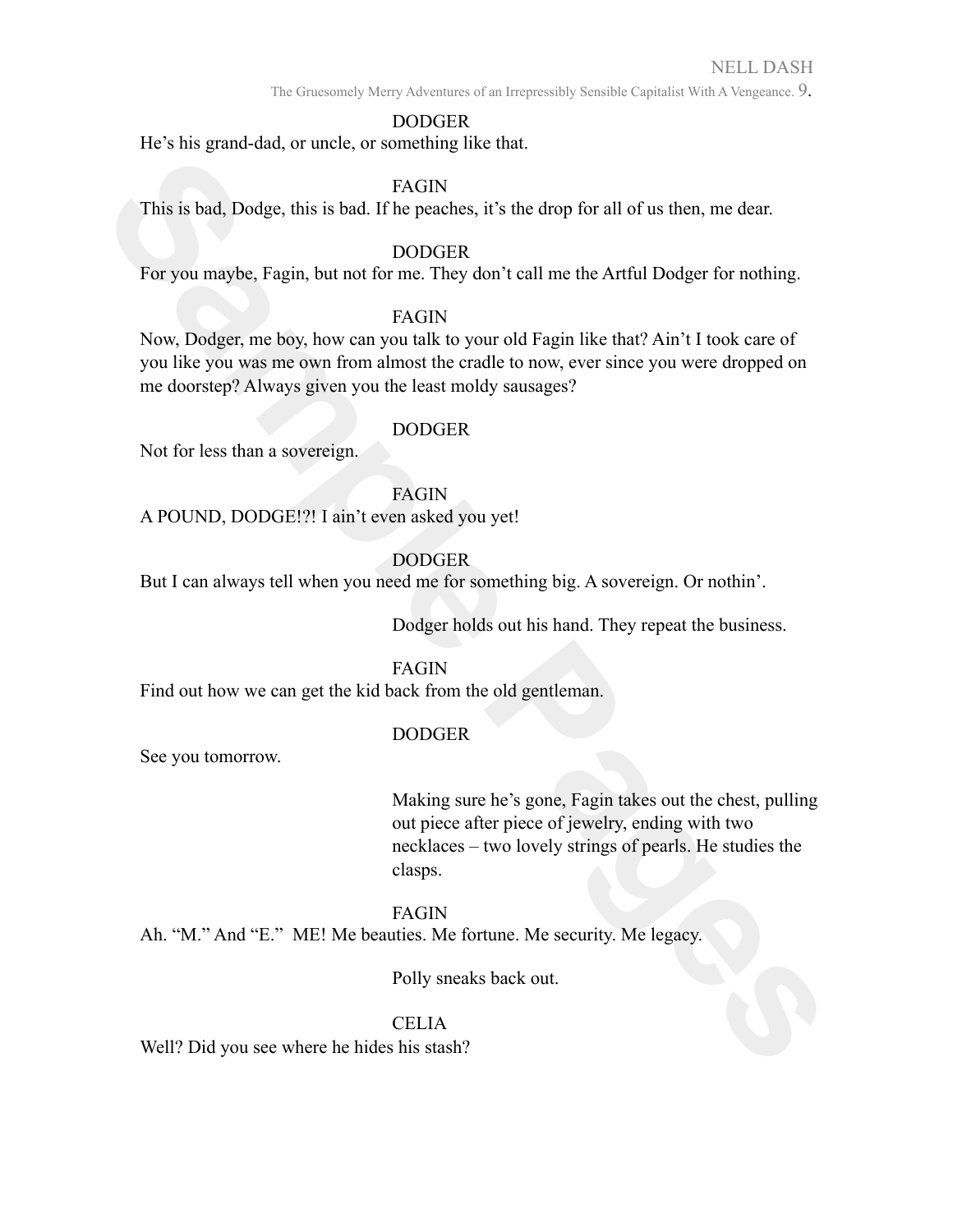### NELL DASH

The Gruesomely Merry Adventures of an Irrepressibly Sensible Capitalist With A Vengeance. 10.

POLLY

Yes.

## CELIA

And?

### **POLLY**

I want a string of pearls, mummy.

They leave as the Narrator appears.

## **NARRATOR**

Chapter Four: In which the grieving Fanny invites her brother Edward to partake of her special blend of tea.

The Narrator disappears.

Fanny's drawing room. A week later. Fanny and her brother, Edward Ferrars.

### EDWARD

Dearest sister Fanny, I came as soon as I heard about my poor unfortunate brother-in-law.

## FANNY

We are all we have now, Edward. Tea?

#### EDWARD

No, thank you. I did not know that John also suffered from acute stomach problems.

#### FANNY

CFLTA<br> **Sample Pages**<br> **SARRATOR**<br> **Sample Pages**<br> **SARRATOR**<br> **SARRATOR**<br> **SARRATOR**<br> **SARRATOR**<br> **SARRATOR**<br> **SARRATOR**<br> **SARRATOR**<br> **SARRATOR**<br> **FIG.** Variation disappears.<br> **FIG. FIG. SAMP**<br> **FIG. SAMP**<br> **FIG.** Yes, apparently the Dashwoods are not a hearty lot. My poor dear father-in-law, Sir Henry Dashwood, your poor, sweet wife, Margaret, and now my beloved husband, Sir John. All... Gone. Leaving us only their fortunes, and yours.

#### EDWARD

Yes, dear sister. Unless we each remarry and have sons, we are each other's heirs.

## FANNY

Where is that useless Muzzle? I've ordered a lovely tea for you.

## EDWARD

No, thank you, Fanny.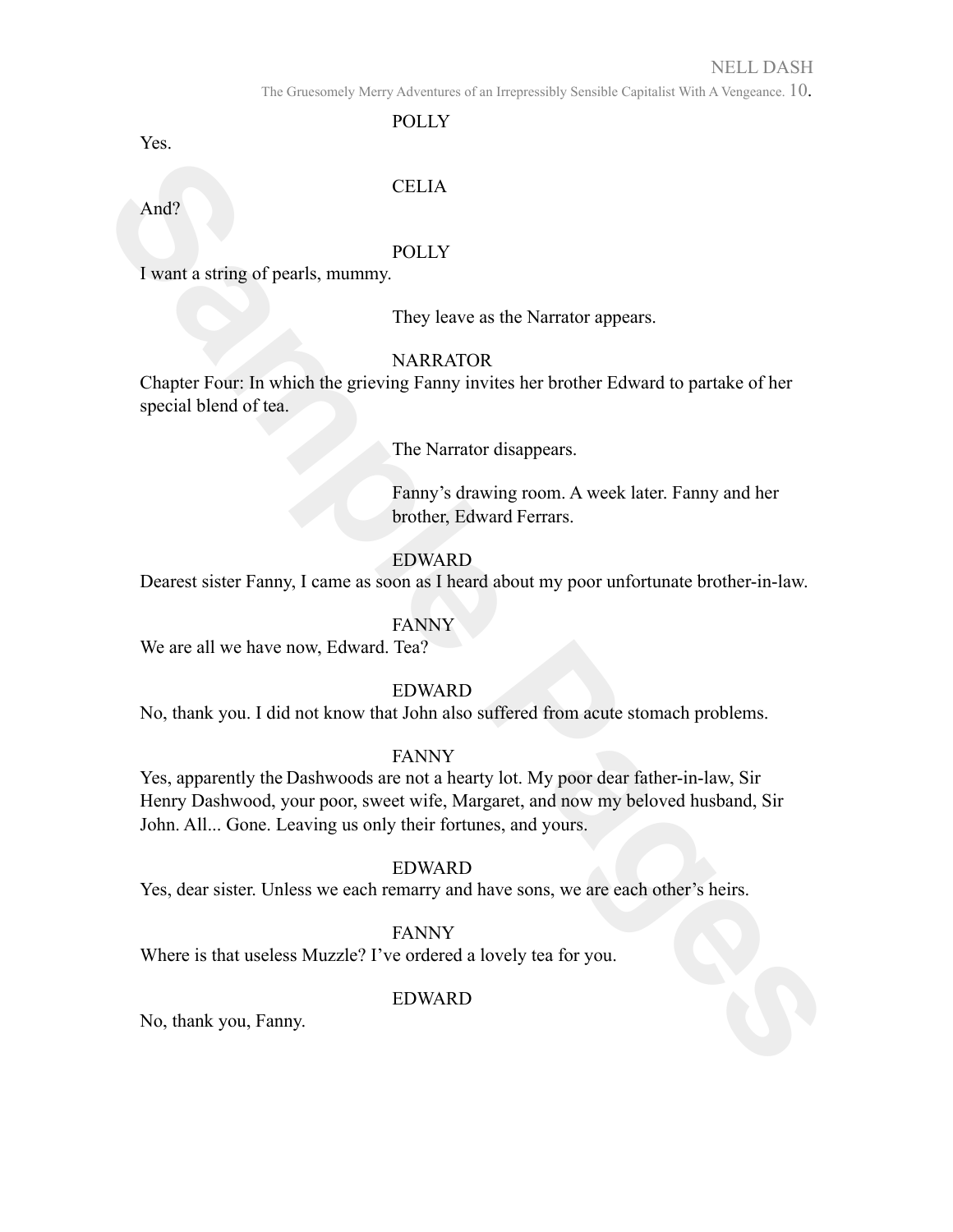The Gruesomely Merry Adventures of an Irrepressibly Sensible Capitalist With A Vengeance. 11.

#### FANNY

But Edward, it's the special blend you like from Fortnum & Mason. I ordered it especially when I received your letter telling me you were coming. Dear Brother.

#### EDWARD

Dear Sister. Thank you, but no.

#### FANNY

But I insist. You've traveled so far; that journey all the way from Plymouth / must

### EDWARD

/ Bath.

FANNY

I beg your pardon?

## EDWARD

I live in Bath now, Fanny.

## FANNY

**Sample The United Scheen Scheen Scheen Scheen Scheen Scheen Scheen Sister. Thank you, but no<br>
<b>SENNY**<br> **Sample Page Scheen Scheen Scheen Scheen Scheen Scheen Scheen Scheen Scheen Scheen Scheen Scheen Scheen Scheen Scheen** How extraordinary. Well. Your journey all the way from Bath must have been exhausting. (She pulls the servant's cord, and calls out in a hearty, guttural bleat) MUZZLE!!! (Back to her more "refined" voice.) Honestly, Edward, my late father-in-law was a lovely, generous man, but he was entirely too kind when it came to retaining his family retainers.

#### EDWARD

He was loyal to the people who served him, Fanny. I don't see what is so wrong with that.

## FANNY

At least my late husband's half-sisters had the good sense to leave after their mother, the cook, passed away. Imagine how awful it would have been for the poor girls to continue living in a house where they had no real social standing?

## EDWARD

What of the Misses Wood? Our half-sisters-in-law? Marianne, and... and... Elinor?

#### FANNY

Dearest Edward, your late brother-in-law spent much of his time and our resources trying to find the dear girls, but they disappeared so quickly after their mother died and you married Margaret, leaving not a trace. I very much fear they are dead.

## EDWARD

Oh, dear.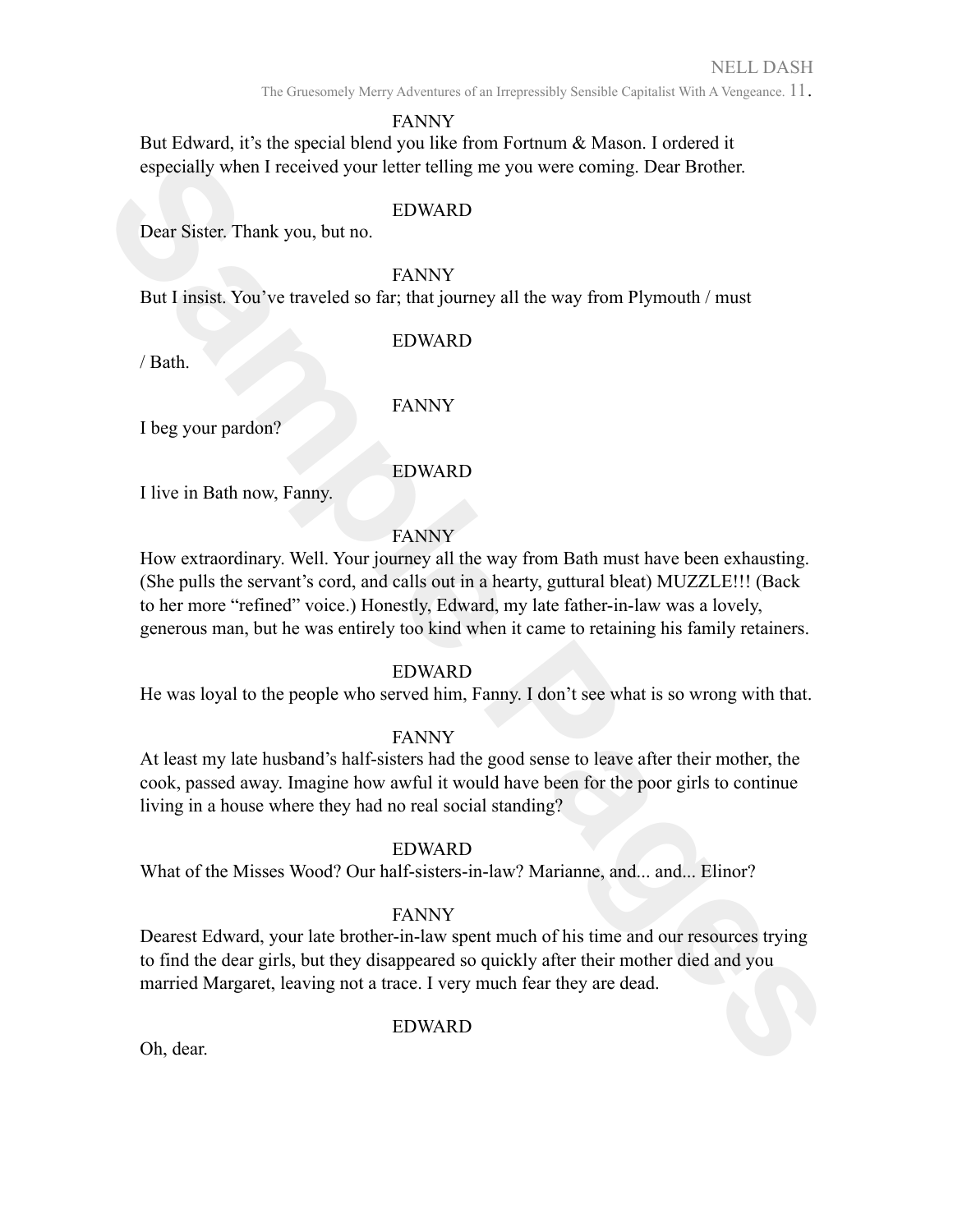## NELL DASH

The Gruesomely Merry Adventures of an Irrepressibly Sensible Capitalist With A Vengeance. 12.

FANNY

You need tea.

### EDWARD

No, Fanny, I'll be fine. It's just... I had always hoped...

#### FANNY

(A louder bark) **MUZZLE**!!!

He instantly enters with the tea.

MUZZLE

Is there anything else you require, mum?

FANNY

Ma'am.

Ma'am?

MUZZLE

She dismisses Muzzle, and begins preparing the tea.

# EDWARD

I never should have listened to you and mother. I loved Elinor, not Margaret.

## FANNY

Mother was right, Edward. Margaret was entirely the better match. Look at the fortune she brought you on your wedding day!

#### EDWARD

**Sample Pages** What do I care about a share in the Dashwood Meat-packing fortunes? I have my own comfortable income and inheritance, Fanny. Oh, my poor, dear Elinor.

He turns away. She quickly pulls a locket from her pocket, and drops a pellet into his tea.

## FANNY

This is where we are different, dear brother. You have never understood the utter importance of money and social standing. Tea?

## EDWARD

If you insist.

#### FANNY

I do. Now that you are back in London, we shall have tea every afternoon. Dear brother.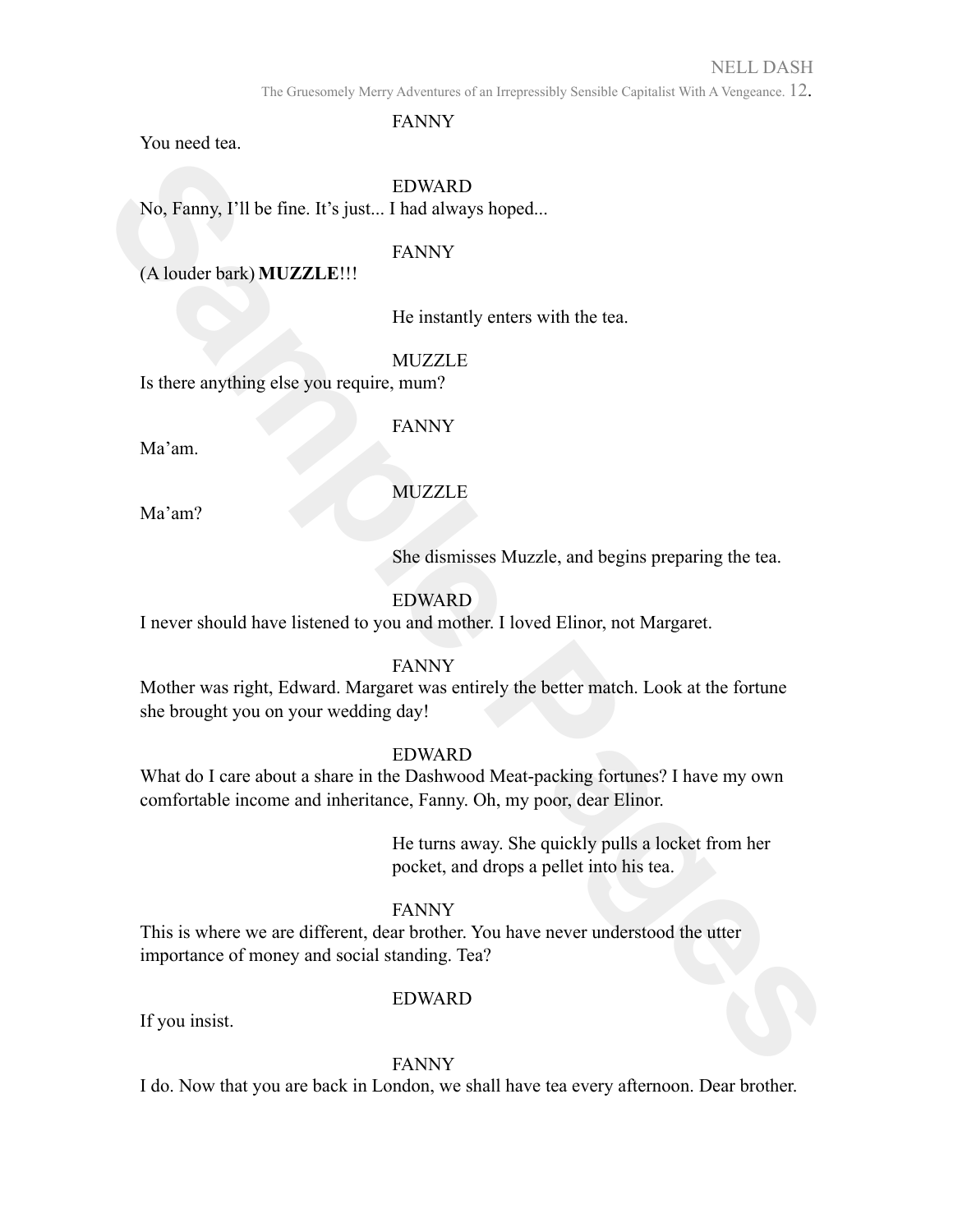The Gruesomely Merry Adventures of an Irrepressibly Sensible Capitalist With A Vengeance. 13.

Smiling sweetly, she hands him the tea. He takes a sip.

They disappear as The Narrator appears.

#### NARRATOR

Chapter Five: In which Nance, The Whore, visits her sister Nell, The Pie Maker, with a risky plan.

The Narrator disappears.

The pie shop. Evening, the same day. A scattered customer or two. Nell and Nance are having a whispered conversation.

NELL

And he gave you what for? Again?

**NANCE** 

I asked for it, he says.

NELL

They always do, Nance, they always do.

#### **NANCE**

He was drunk, again.

NELL

**SAMPATION**<br> **SAMPATION**<br> **SAMPATION**<br> **SAMPATION**<br> **SAMPATION**<br> **SAMPATION**<br> **SAMPATION**<br> **SAMPATION**<br> **SAMPATION**<br> **SAMPATION**<br> **SAMPATION**<br> **SAMPATION**<br> **SAMPATION**<br> **SAMPATION**<br> **SAMPATION**<br> **SAMPATION**<br> **SAMPATION**<br> They always are, Nance, they always are. Look at that eye! And that lip! You need to see a doctor, Nance. Have you got any money?

**NANCE** 

(Shaking her head "no.") I'll be fine. He's given me worse'n this before.

#### NELL

Course, if you hadn't given Fagin our pearl necklaces what our rich half-sister Mags gave us before we left Devonshire, we wouldn't both be so hard up all the time.

#### **NANCE**

The kid, Nell! I need a safe place to stash the kid 'til I can bring the uncle to him.

## NELL

You want me to keep the kid here? A kid what your Bill stole? With Constable Brown and the Beadle already snoopin' round the place?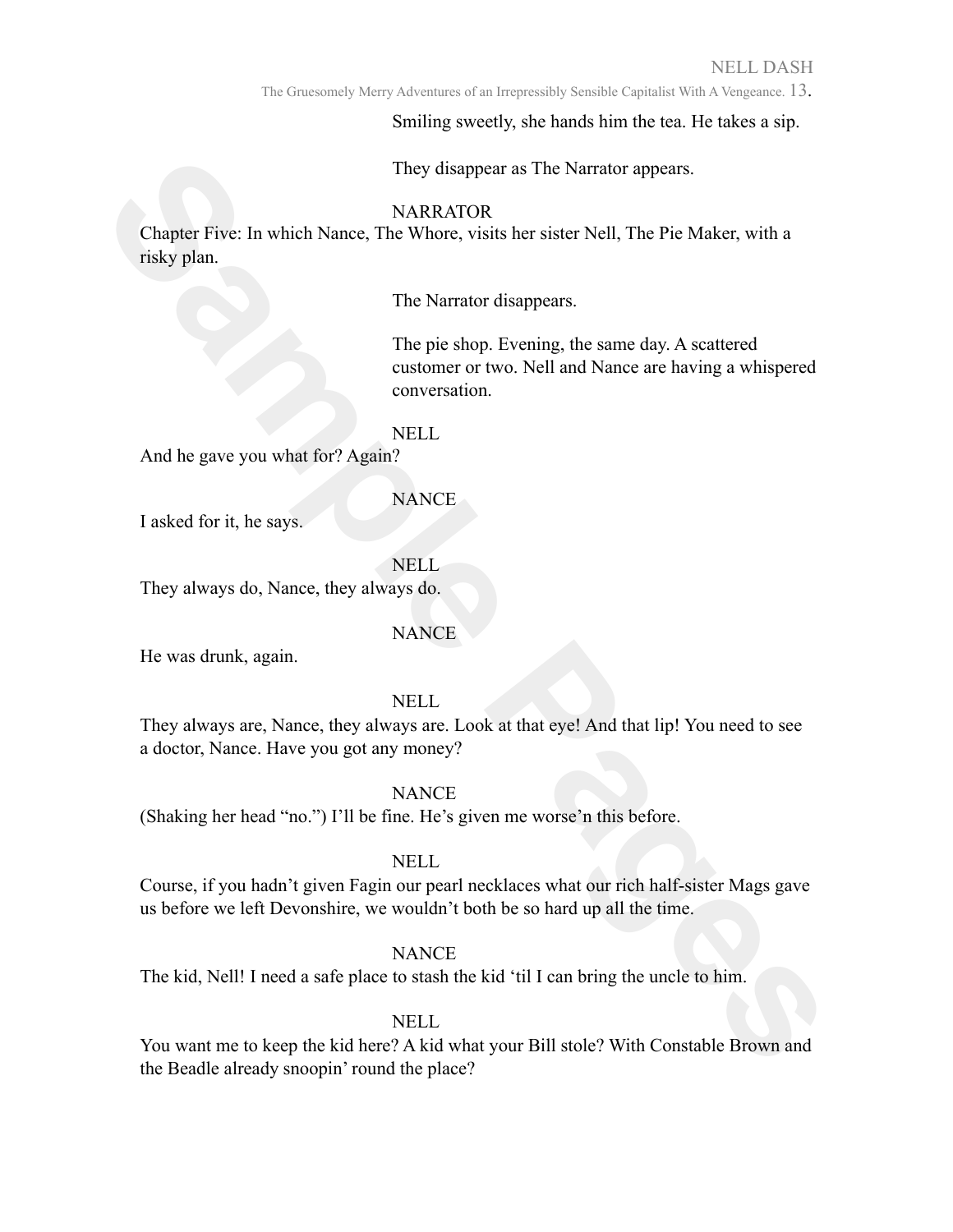The Gruesomely Merry Adventures of an Irrepressibly Sensible Capitalist With A Vengeance. 14.

#### NANCE

What's they got on you?

### NELL

**Sample The Sample Page School School School School School School School School School School School School School School School School School School School School School School School School School School School School Sc** Nothin', Nance, nothin'. But ever since that crooked Mrs. Mooney was caught stuffin' pussy cats into her pies, they been lookin' at all us legitimate bakers. How'm I going to explain a kid to the Beadle?

#### **NANCE**

I'm tryin' to do right by the kid, Nell, ain't I, bringin' him back to the uncle?

#### NELL

Why you stick with that Bill Sikes, I'll never understand.

#### **NANCE**

He needs me. And as long as he needs me, I know where I must...

#### NELL

Save your sad song, Nance, I've heard it too many times now.

## **NANCE**

You ain't got a lick of romantic sensibility in you anymore, Nell.

#### **NELL**

And you ain't got a lick of common sense, Nance, you never had. So where am I supposed to stash this kid? This ain't exactly a private, out of the way little nook, you know.

#### **NANCE**

You got plenty of hidin' places here. Down in the bakehouse?

## NELL

Ain't you been listenin' to me? That's the first place his high and mightiness looks.

#### **NANCE**

What about upstairs? You ain't been able to rent that place for years.

## NELL

A barber's movin' in. I hope it improves me own business. A shave and a pie, eh, Nance?

## **NANCE**

Then how about down in the tunnels between here and St. Dunstan's?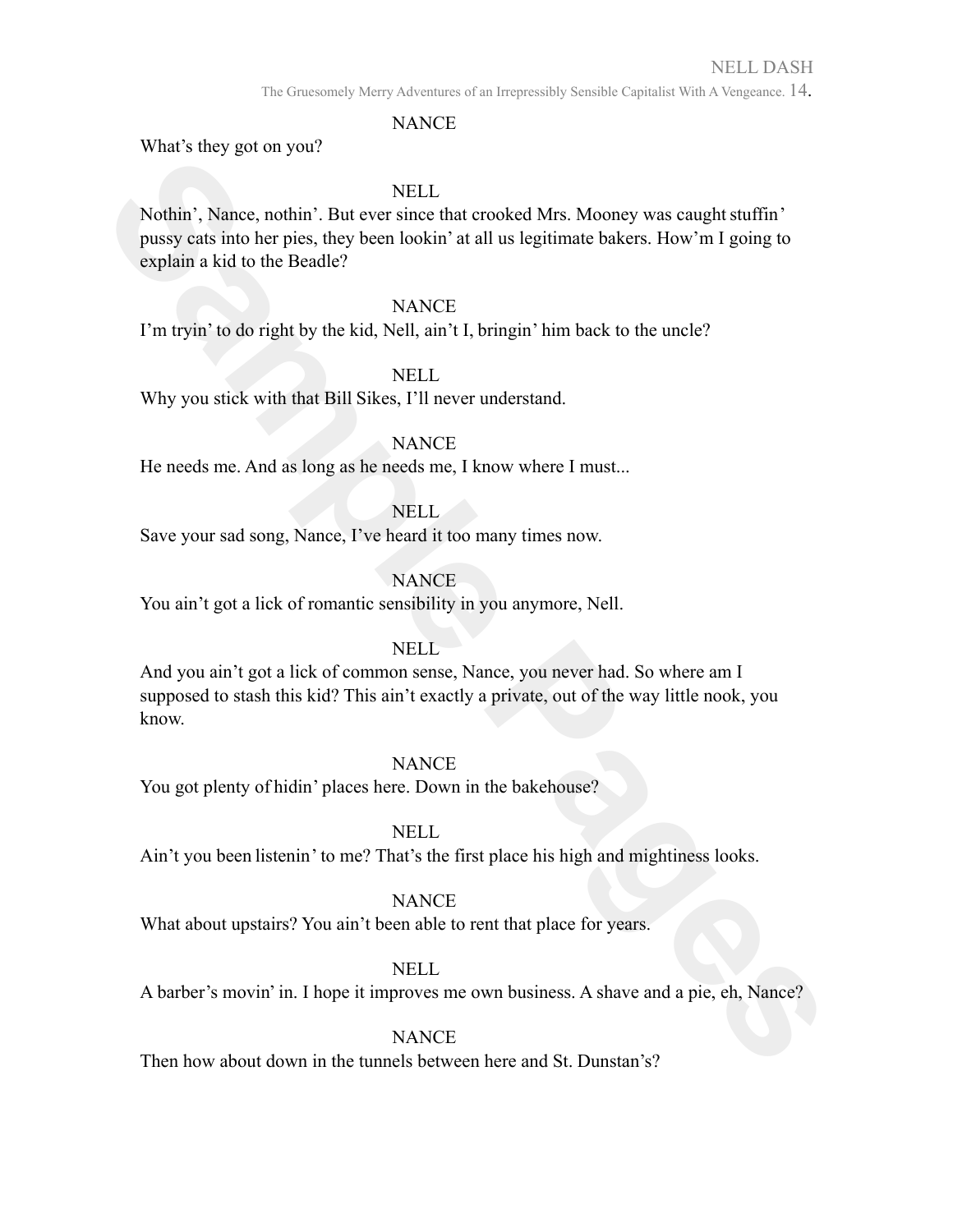## NELL DASH

The Gruesomely Merry Adventures of an Irrepressibly Sensible Capitalist With A Vengeance. 15.

NELL

I suppose that could work. Let me think on it.

**NANCE** 

That's all I'm askin' Nell, that's all I'm askin'.

NELL.

When do you need me to hide the brat?

### NANCE

Next week, I told the uncle.

NELL

Beadle was here day before yesterday, usually don't come back but every five days. If you can bring him the day after, it might work. But what's in it for me, eh?

### **NANCE**

Do your little sister a good turn?

NELL

I'm always doin' me whore sister a good turn.

**NANCE** 

We're both whores, in a way, ain't we, Nell?

NELL

Like our mum, God rest her soul. Except she was able to keep her whoring off the streets.

## **NANCE**

And she could really make a pie. Don't you remember her rule? Stir for an hour!

NELL

Who's got time for that, Nance? Get me string of pearls back.

## **NANCE**

VANCE<br>
That's all I'm askin' Nell, that's all I'm askin'.<br>
When do you need me to hide the brat?<br>
When do you need me to hide the brat?<br>
SANCE<br>
NELL<br>
NELL<br>
Packle was here alsy before yestershay, usually don't corne back b How can I do that? Even if I could find where Fagin keeps his stash, the old miser'd miss 'em in an instant.

# NELL

You had no right givin' the old Tea Leaf me pearls in the first place.

# **NANCE**

I had to, Nell. I can't tell you why, but I had to.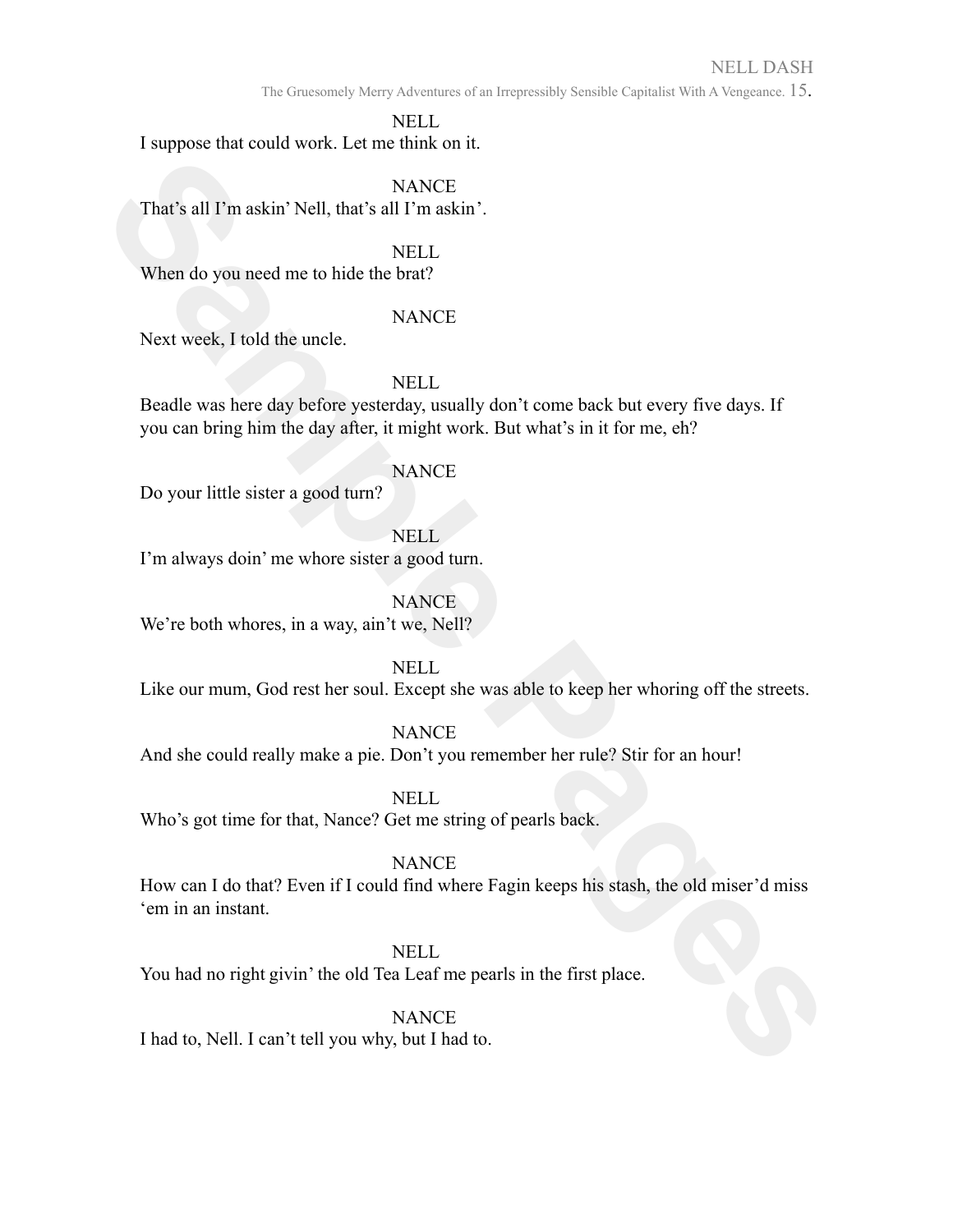The Gruesomely Merry Adventures of an Irrepressibly Sensible Capitalist With A Vengeance. 16.

NELL

Me string of pearls, nothin' less. Then I'll hide the kid for you. Lord, look at the time! I got to be closin' up me shop in a minute.

**NANCE** 

I better get goin'meself, Nell. Me Bill gets suspicious when I ain't with a customer.

NELL

Wait a bit, I'll give you a savory and a sweet pie to take with you.

**NANCE** 

One of your pies? The only thing harder up than us are your pies, Nell.

NELL

At least they ain't made of pussy. Can you imagine stirring a pussy cat for an hour?

They laugh. The one remaining customer leaves.

# NELL (CONT'D)

HERE! WHERE YOU GOING? (In a quieter voice) You poor, old, cheap, deaf thing.

# MISS PROSS

YOU OUGHT TO BE PAYING ME, EXPECTING ME TO EAT THIS SHIT YOU CALL A PIE. I'LL BE UP ALL THE NIGHT WITH THE STOMACH CRAMPS.

NELL

AND YOU'LL BE PASSED OUT ALL THE DAY FROM ME GIN. HAND IT OVER. ME MONEY!

The customer pays and exits.

# MISS PROSS

SEE YOU NEXT WEEK, NELL?

## NELL

got to be closin' up me shop in a minute.<br>
SAMCE<br>
SAMCE<br>
SAMCE<br>
I better get goin' meself, Nell Abe Bill gets suspicious when I ain't with a customer.<br>
Nait a bit, <sup>F11</sup> give you a savery and a sweet pit to lake with you.<br> NEXT WEEK, THEN, MISS PROSS. Heh, heh, heh, Prossy's a sweet old thing. We do that every week. Lost most of her hearing, poor dear, in a cat fight with a French revolutionist in Paris, years ago. She got the better of it, though; I heard she killed the Frenchie. (As they are now alone, she drops the cockney and speaks in her Devonshire accent.) Look what we've come to, dearest Marianne.

**NANCE** 

(Drops the cockney, too.) Oh, Elinor, if only mum had been his wife, instead of his cook...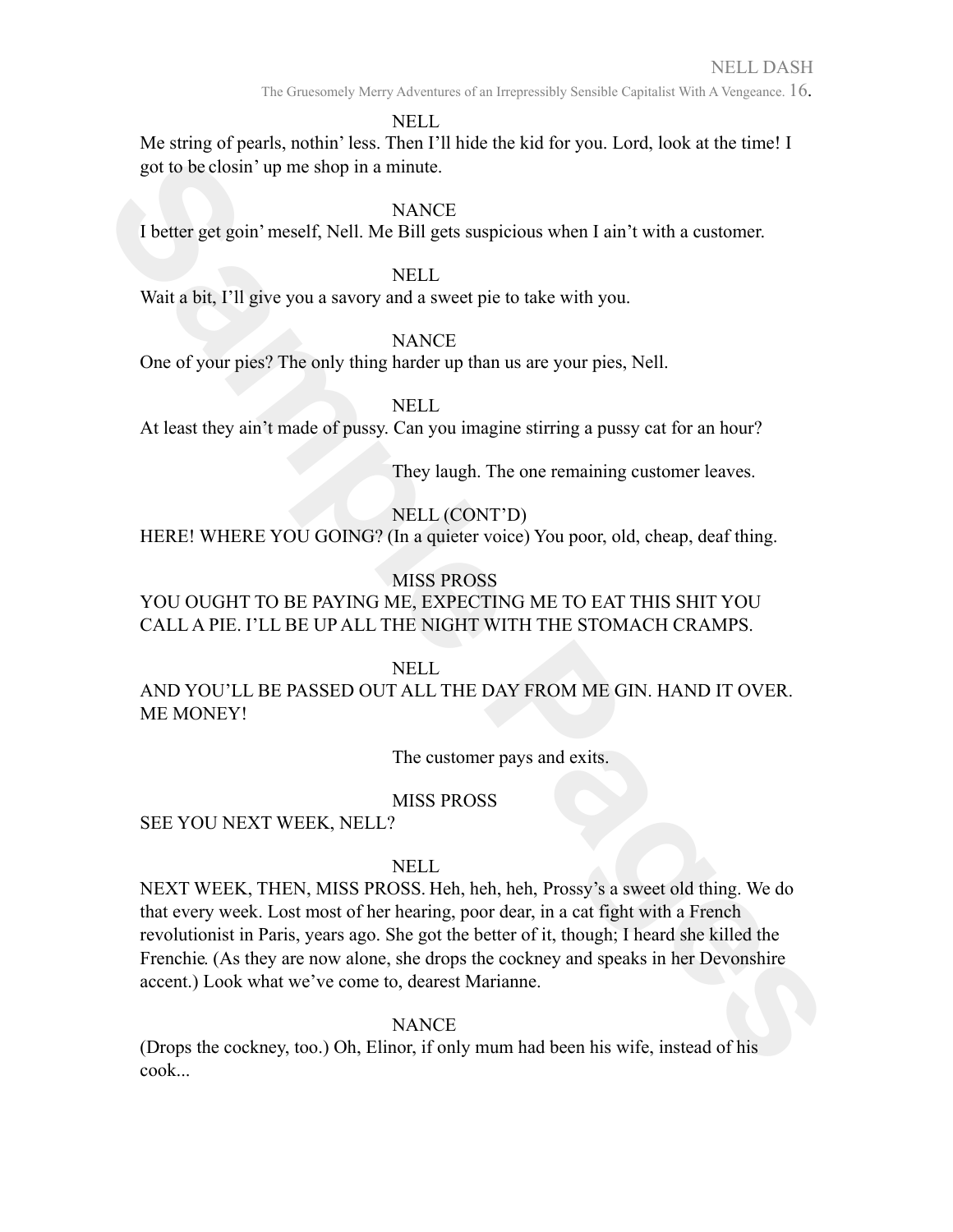The Gruesomely Merry Adventures of an Irrepressibly Sensible Capitalist With A Vengeance. 17.

#### NELL

We still would not have inherited, dearest.

#### **NANCE**

But we'd have had social standing, and been able to marry well.

#### NELL

And lived a nice, prosperous life in blissfully quiet anonymity. Perhaps by the sea. Just us, our husbands, our children, and our pearls. As our older half-sister Mags might have, had she lived.

#### **NANCE**

Dear Margaret. A purer heart never beat so sweetly.

#### NELL

Poor dead thing.

#### **NANCE**

She was good to us when she was alive. Not like our older half-brother John and that dreadfully selfish wife of his.

## **NELL**

**SANCE**<br> **SAMPLE PAGE AND SET UP TO THE SAMPLE SET AND INTERFERANCE SET AND INTERFERANCE IN INTERFERANCE IN UNISORALLY QUICE AND ON THE SAMPLE PAGE AND SAMPLE PAGE AND SAMPLE POOP developed and she include that is the set** Mags was more like our dear father. John was more like his mother. He was weak and vain. Ah, well, there's no profit in crying over our now dead half-relations. This is the hand we've been dealt, (she resumes the cockney accent) so we've got to play it for all it's worth.

#### **NANCE**

I suppose. I'll come by next week with the kid.

#### NELL

And me string of pearls.

#### **NANCE**

The kid's name is Oliver. And the uncle's name is Brownlow.

#### NELL

Brownlow. Why is that name familiar to me?

Nance shrugs, puts her shawl over her head and darts off. Dodger pops out of the shadows and follows her. Bill Sikes appears and follows them at a discreet pace.

BILL (OFF)

Bullseye!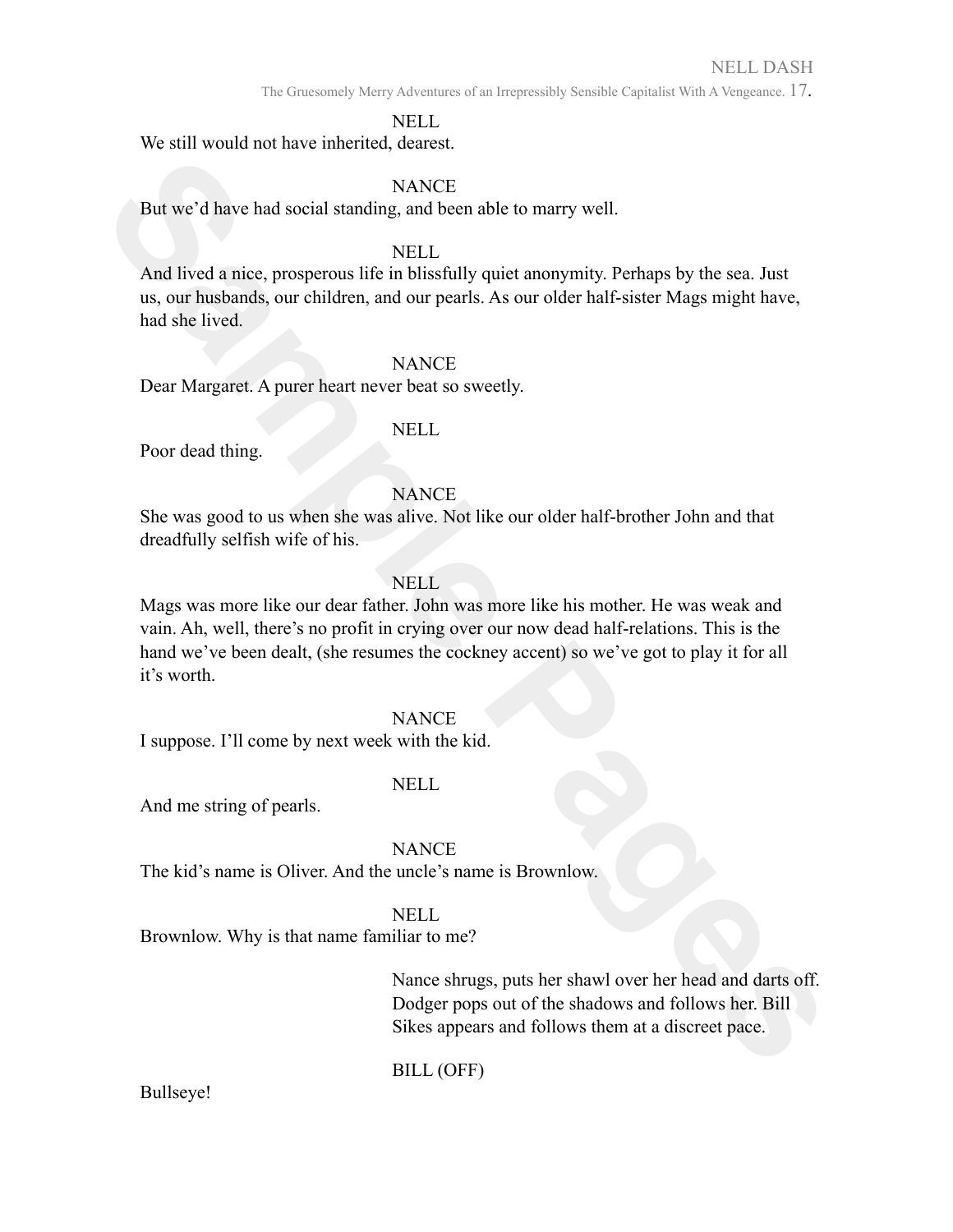The Gruesomely Merry Adventures of an Irrepressibly Sensible Capitalist With A Vengeance. 18.

A small pit bull races across the stage. (This can be a puppet manipulated by the Narrator.)

Constable Tiger Brown, genial but ambitious, enters. Nell curtsies.

#### TIGER BROWN

Good evening, Nell Dash. Locking up for the night, are you?

#### NELL

Yes, Constable Brown.

## TIGER BROWN

Good thing. Unsavory types around here lately.

#### NELL

Yes, sir.

### TIGER BROWN

**Sample The Page Stress Constants (See Frontier School evening, Nell Dash, Locking up for the night, are you?**<br>
Sample THER BROWN<br>
Sample THER BROWN<br>
Sample Pages around the lately.<br>
THER BROWN<br>
Sample Pages around the lat Just you be careful, Nell Dash, but not to worry. Me and the Beadle, we're looking out for our friends and neighbors.

She darts to the counter and returns with a pie.

# NELL

Here you are, sir, a nice sweet pie for you. Black currant, just as you like, and on the house as usual.

#### TIGER BROWN

Good night, and thank you, Nell Dash.

He strolls off as the Narrator appears.

## **NARRATOR**

Chapter Six: In which Nell is visited by a Thief, a Beadle, and a Barber.

The Narrator disappears.

The pie shop, morning. Three days later. Nell is stirring.

#### NELL

20 minutes to go. No wonder mum had such strong arms. (She looks up expectantly as Fagin enters.) Oh, it's you, the old Tea Leaf.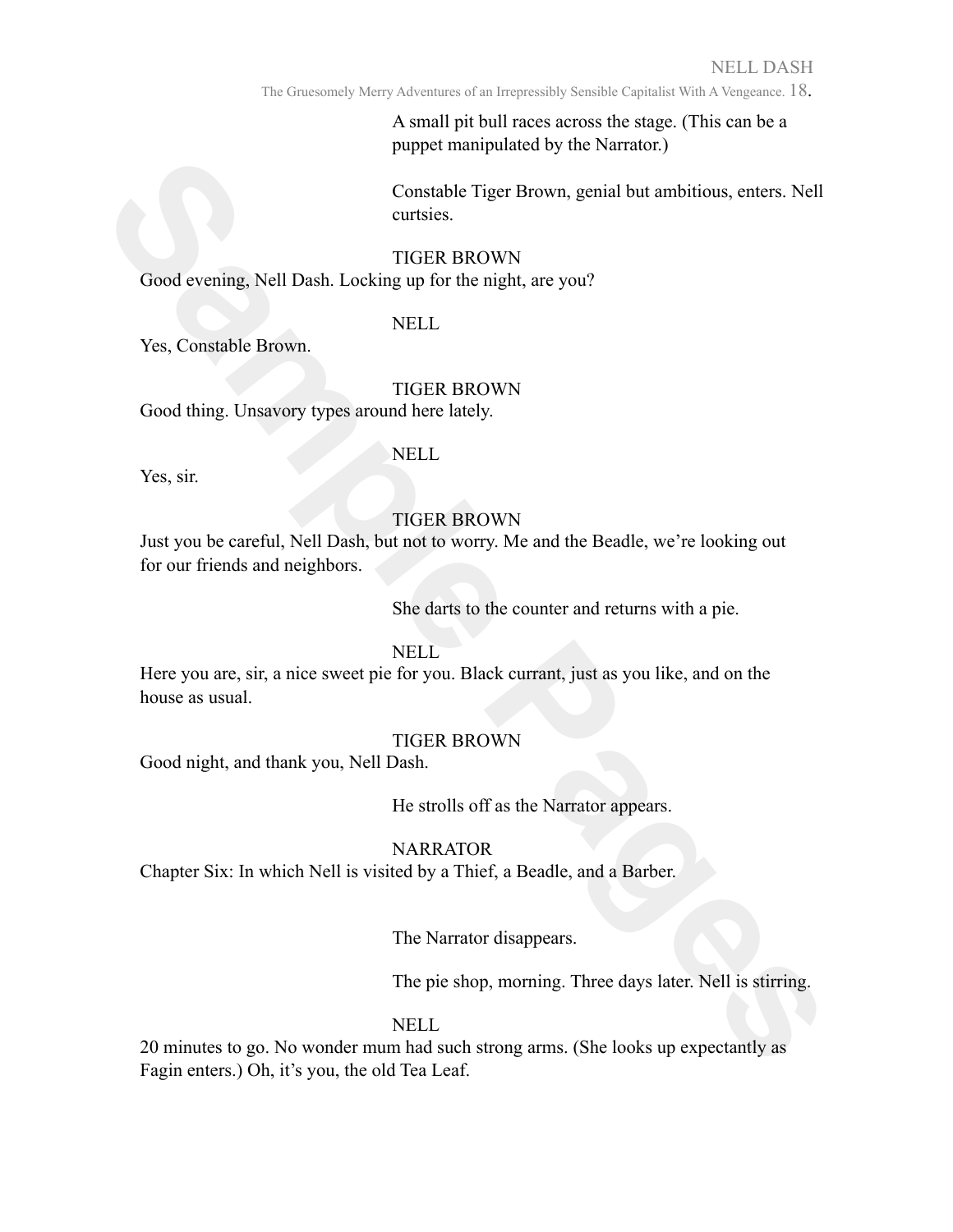The Gruesomely Merry Adventures of an Irrepressibly Sensible Capitalist With A Vengeance. 19.

### FAGIN

Now Nell, is that any way to speak to your old friend Fagin?

### NELL

Since when have I ever been friends with the likes of you? You wouldn't even be here if you didn't want somethin' from me.

## FAGIN

A simple exchange of favors, perhaps? If a child, say a small boy, were to wander into your shop askin' to be hidden, you might not be predisposed to help him? For anyone?

### NELL

Now what business have I got hidin' brats? (Fagin pulls out a string of pearls.) My pearls!

### FAGIN

It would be such a shame if word got out that the respectable Nell Dash was really Miss Elinor Wood, the unmarried mother of a boy she had with her late, half-sister's future husband, and who was paid to "disappear," now wouldn't it, me dear?

## NELL

Only my sister Nance knew about my boy... She told you, didn't she! That's why she gave you our pearls, ain't it?

## FAGIN

Since when have I ever been friends with the likes of you? You wouldn't even be here if<br>you din't want smothly in more.<br>A simple evel-nange of favors, perhaps? I'a abild, say a small bay, were to warder into<br>your shop aski Sad, the love of the gin, no? One sip, one slip of the tongue... And hard earned respectability can just pffft, disappear. Now, I might be willin' to keep me silence. Just a simple exchange of favors...

#### NELL

You're afraid the kid's gonna peach, ain't ya?

The Beadle, oozing puffed up oily charm, enters. Fagin quickly stuffs the pearls back into his vest pocket.

## BEADLE

Ah, my lovely Nell Dash, it's time for another poke around your ovens and larder. The highlight of my week.

## NELL

Ah, The Beadle! Your worship!

## FAGIN

We do understand each other, Nell?

Fagin quietly sneaks out.